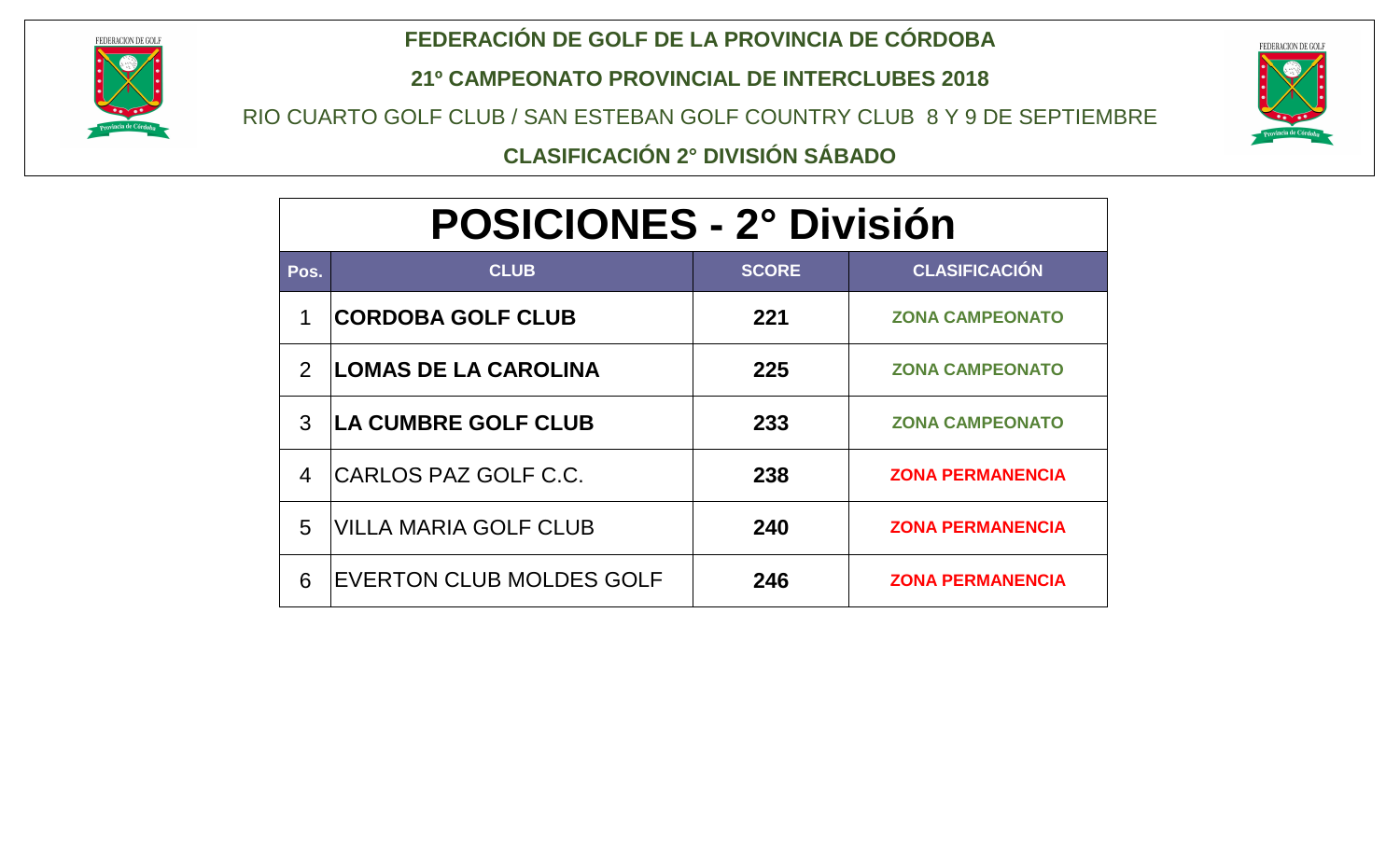# **LOMAS DE LA CAROLINA**



| $N^{\circ}$             | <b>JUGADOR</b>                   | HOYO |                         | $\overline{2}$   | $\overline{\mathbf{3}}$ | $\overline{4}$          | 5 <sub>5</sub>  | 6 <sup>1</sup> | $\overline{7}$ | 8                       | 9                       | <b>IDA</b> | 10 <sub>1</sub>         | 11             | 12 <sup>°</sup> | 13             | 14                             | 15 <sub>1</sub> | 16           | 17 <sub>2</sub>         | 18             | <b>VTA</b> | <b>GROSS</b> |
|-------------------------|----------------------------------|------|-------------------------|------------------|-------------------------|-------------------------|-----------------|----------------|----------------|-------------------------|-------------------------|------------|-------------------------|----------------|-----------------|----------------|--------------------------------|-----------------|--------------|-------------------------|----------------|------------|--------------|
|                         |                                  | PAR  |                         | $\overline{4}$   | $\overline{4}$          | $\overline{4}$          | 5 <sub>5</sub>  | $\mathbf{3}$   |                | $\overline{\mathbf{3}}$ | $\overline{4}$          | 35         | $\overline{4}$          | 3 <sup>2</sup> | $\overline{4}$  | $\overline{4}$ | 5 <sup>1</sup>                 | $-5$            | $\mathbf{3}$ | $\overline{4}$          | 5 <sup>5</sup> | 37         | 72           |
| $\overline{1}$          | <b>BAUTISTA ECHENIQUE</b>        |      | $\sqrt{5}$              | 5                | $5\phantom{1}$          | 4                       | 4               | 4              | $\mathbf{3}$   | $3\phantom{a}$          | $\boldsymbol{4}$        | 37         | $\overline{\mathbf{4}}$ | $\mathbf{3}$   | 4               | $\mathbf{3}$   | $5\phantom{.0}$                | $5\phantom{1}$  | $\mathbf{3}$ | $5\phantom{1}$          | $5\phantom{1}$ | 37         | 74           |
| $\overline{\mathbf{2}}$ | <b>BRUNO BELLINO</b>             |      | $5\phantom{.0}$         | $6\phantom{1}6$  | $6\phantom{1}$          | 5 <sup>5</sup>          | $5\phantom{.0}$ | $5\phantom{a}$ | 4              | $\overline{\mathbf{4}}$ | $\mathbf{3}$            | 43         | 5 <sup>5</sup>          | $\mathbf{3}$   | $6\phantom{1}6$ | 5 <sup>5</sup> | 4                              | $5\phantom{1}$  | $\mathbf{3}$ | 4                       | $\mathbf{3}$   | 38         | 81           |
| $\overline{\mathbf{3}}$ | <b>FACUNDO LUCERO</b>            |      | $\sqrt{5}$              | 6                | $\overline{\mathbf{4}}$ | $\overline{\mathbf{4}}$ | $5\phantom{.0}$ | $\mathbf{3}$   | $5\phantom{a}$ | $\overline{\mathbf{4}}$ | $\overline{\mathbf{4}}$ | 40         | $\overline{\mathbf{4}}$ | $\mathbf{3}$   | 4               | $5\phantom{1}$ | 4                              | $5\phantom{1}$  | 4            | $\overline{\mathbf{4}}$ | 4              | 37         | 77           |
| $\overline{\mathbf{4}}$ | $\sim$<br><b>LAUTARO PEREYRA</b> |      | $\overline{\mathbf{4}}$ | $\boldsymbol{4}$ | $5\phantom{1}$          | $\overline{\mathbf{4}}$ | $5\phantom{.0}$ | $\overline{2}$ | 4              | $\overline{\mathbf{4}}$ | $6\phantom{1}6$         | 38         | 5 <sup>5</sup>          | $\mathbf{3}$   | $5\phantom{a}$  | 5 <sup>5</sup> | $\mathbf{3}$                   | 4               | 4            | $\mathbf{3}$            | 4              | 36         | 74           |
|                         |                                  |      |                         |                  |                         |                         |                 |                |                |                         |                         |            |                         |                |                 |                | SUMA DE LAS 3 MEJORES TARJETAS |                 |              |                         |                |            | 225          |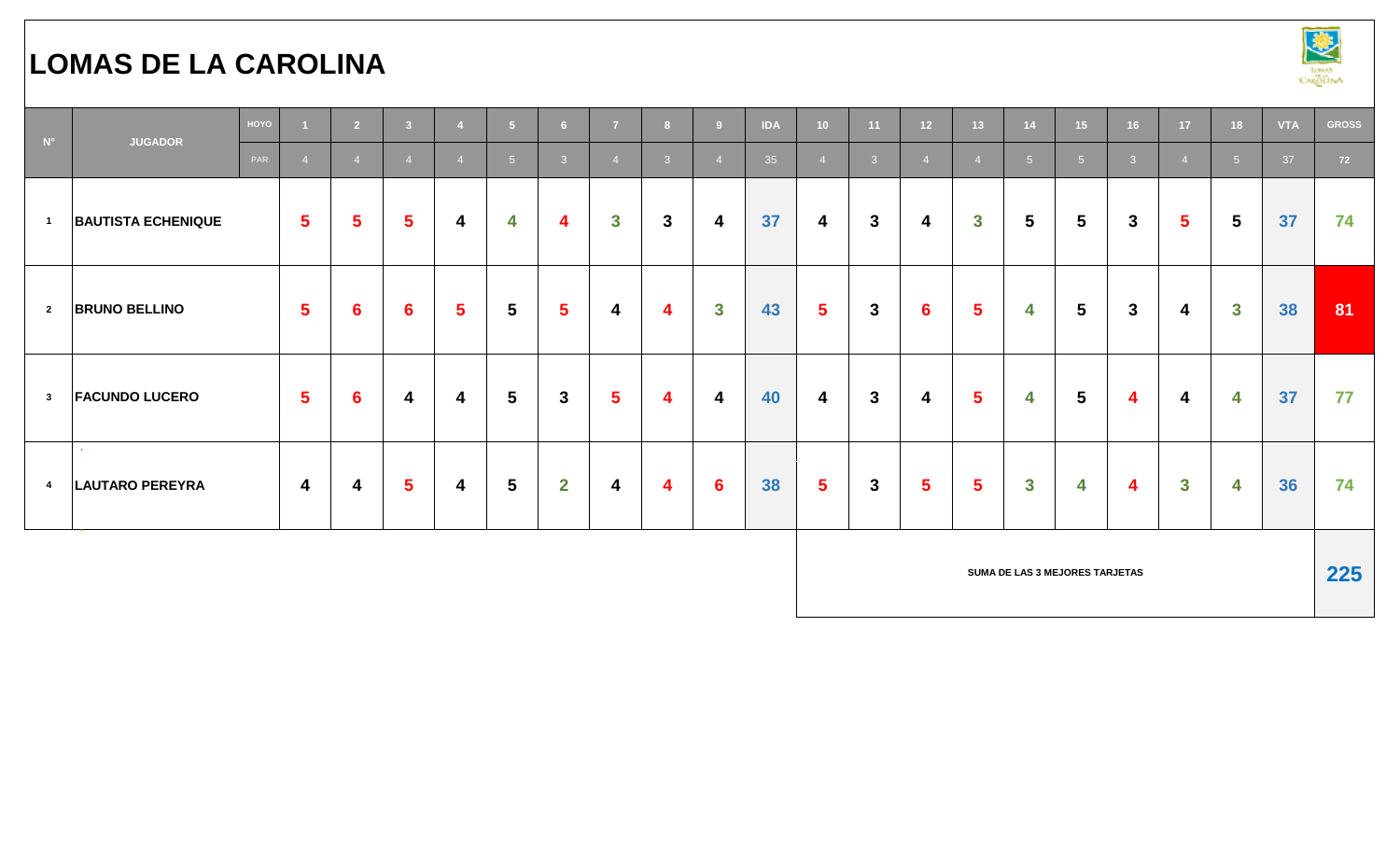# **CORDOBA GOLF CLUB**



| $N^{\circ}$             | <b>JUGADOR</b>             | HOYO |                         | $\overline{2}$          | $\overline{\mathbf{3}}$ | $\overline{4}$          | $-5$            | 6 <sup>1</sup> | $\overline{7}$ | 8                       | $\overline{9}$          | <b>IDA</b> | 10 <sub>1</sub>         | 11                      | 12 <sup>°</sup>  | 13 <sup>°</sup>         | 14             | 15 <sub>1</sub>                | 16             | 17 <sup>°</sup>         | 18              | <b>VTA</b> | <b>GROSS</b> |
|-------------------------|----------------------------|------|-------------------------|-------------------------|-------------------------|-------------------------|-----------------|----------------|----------------|-------------------------|-------------------------|------------|-------------------------|-------------------------|------------------|-------------------------|----------------|--------------------------------|----------------|-------------------------|-----------------|------------|--------------|
|                         |                            | PAR  |                         | $\overline{4}$          |                         | $\overline{4}$          | 5 <sup>1</sup>  | $\overline{3}$ |                | 3 <sup>°</sup>          | $\overline{4}$          | 35         | $\overline{4}$          | $\overline{3}$          | $\overline{4}$   |                         | 5 <sup>1</sup> | $5\overline{5}$                | 3 <sup>2</sup> | $\overline{4}$          | 5 <sup>1</sup>  | 37         | 72           |
| $\overline{\mathbf{1}}$ | <b>GONZALO OLIVA PINTO</b> |      | $\overline{\mathbf{3}}$ | $\overline{\mathbf{4}}$ | $5\phantom{a}$          | $\overline{\mathbf{4}}$ | 5               | $5\phantom{1}$ | 4              | $\overline{2}$          | $\overline{\mathbf{4}}$ | 36         | $\overline{\mathbf{4}}$ | $\overline{\mathbf{4}}$ | 4                | 4                       | 5 <sup>5</sup> | $5\phantom{.0}$                | $\mathbf{3}$   | $\overline{\mathbf{4}}$ | $5\overline{)}$ | 38         | 74           |
| $\overline{\mathbf{2}}$ | <b>JUAN I. CARRERAS</b>    |      | $\overline{4}$          | $5\phantom{1}$          | $5\phantom{1}$          | $\mathbf{3}$            | $5\overline{)}$ | 4              | 4              | $\overline{\mathbf{4}}$ | $\overline{\mathbf{4}}$ | 38         | 5 <sup>5</sup>          | $\mathbf{3}$            | 4                | $\overline{\mathbf{4}}$ | 4              | $5\phantom{1}$                 | $\mathbf{3}$   | 4                       | $5\overline{)}$ | 37         | 75           |
| $\mathbf{3}$            | <b>MANUEL LOZADA</b>       |      | $\overline{\mathbf{4}}$ | 4                       | $\overline{\mathbf{5}}$ | $\overline{\mathbf{4}}$ | 4               | $5\phantom{1}$ | $\mathbf{3}$   | $3\phantom{a}$          | $\boldsymbol{4}$        | 36         | 5 <sup>5</sup>          | $\mathbf{3}$            | $\boldsymbol{4}$ | 4                       | 5              | 4                              | $\mathbf{3}$   | 4                       | $6\phantom{1}6$ | 38         | 74           |
| $\overline{\mathbf{4}}$ | <b>MATIAS D'ANGELO</b>     |      | $\overline{\mathbf{4}}$ | 4                       | $5\phantom{1}$          | $\overline{\mathbf{4}}$ | $5\phantom{.0}$ | $\overline{2}$ | $5\phantom{1}$ | $\mathbf{3}$            | $\overline{\mathbf{4}}$ | 36         | $\overline{\mathbf{4}}$ | $\mathbf{3}$            | 4                | $6\phantom{1}$          | 4              | $5\phantom{1}$                 | $\mathbf{3}$   | $\overline{\mathbf{4}}$ | 4               | 37         | 73           |
|                         |                            |      |                         |                         |                         |                         |                 |                |                |                         |                         |            |                         |                         |                  |                         |                | SUMA DE LAS 3 MEJORES TARJETAS |                |                         |                 |            | 221          |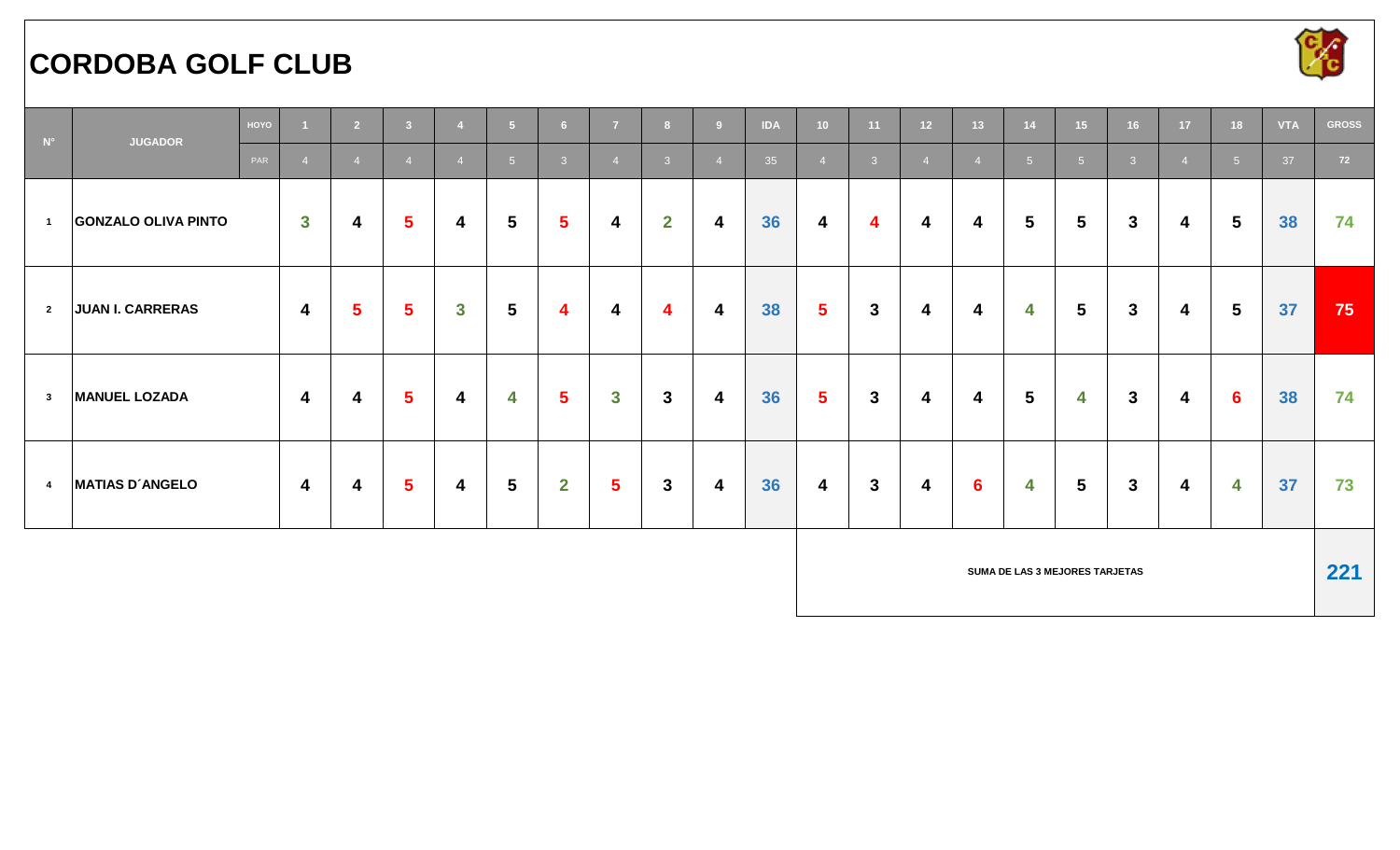#### **VILLA MARIA GOLF CLUB**



| $N^{\circ}$             | <b>JUGADOR</b>            | HOYO |                         | $\overline{2}$          | $\overline{3}$          |                         | 5 <sup>1</sup>          | 6              | 7              | -8             | - C                     | <b>IDA</b> | 10 <sub>1</sub> | 11             | 12 <sub>2</sub> | 13             | 14              | 15 <sub>1</sub> | 16                      | 17             | 18              | <b>VTA</b> | <b>GROSS</b> |
|-------------------------|---------------------------|------|-------------------------|-------------------------|-------------------------|-------------------------|-------------------------|----------------|----------------|----------------|-------------------------|------------|-----------------|----------------|-----------------|----------------|-----------------|-----------------|-------------------------|----------------|-----------------|------------|--------------|
|                         |                           | PAR  |                         | $\overline{4}$          | $\overline{4}$          | $\overline{4}$          | 5 <sup>7</sup>          | 3 <sup>°</sup> | $\overline{4}$ | 3 <sup>°</sup> |                         | 35         | $\overline{4}$  | 3 <sup>°</sup> | $\overline{4}$  | $\overline{4}$ | 5 <sup>1</sup>  | 5 <sup>1</sup>  | $\overline{\mathbf{3}}$ |                | 5 <sup>5</sup>  | 37         | 72           |
| $\blacksquare$          | <b>FEDERICO MONTAGNER</b> |      | $6\phantom{1}$          | 4                       | $\overline{\mathbf{4}}$ | $\mathbf{3}$            | $\overline{\mathbf{7}}$ | 4              | 4              | 4              | 4                       | 40         | 4               | 4              | 4               | 4              | $5\phantom{1}$  | $5\phantom{.0}$ | $\overline{\mathbf{4}}$ | 4              | 4               | 38         | 78           |
| $\overline{2}$          | <b>JOAQUIN CORDOBA</b>    |      | $\overline{\mathbf{4}}$ | 4                       | $5\phantom{1}$          | $\overline{\mathbf{4}}$ | $5\phantom{.0}$         | 4              | 5 <sup>5</sup> | 4              | $5\phantom{1}$          | 40         | $6\phantom{1}6$ | $\mathbf{2}$   | $\mathbf{3}$    | 4              | $5\phantom{.0}$ | $5\phantom{.0}$ | $\mathbf{3}$            | $5\phantom{1}$ | $5\phantom{.0}$ | 38         | 78           |
| $\overline{\mathbf{3}}$ | <b>MATEO FERREYRA</b>     |      | $6\phantom{1}$          | $6\phantom{1}6$         | $\overline{\mathbf{4}}$ | 4                       | $6\phantom{1}6$         | 4              | 4              | $\mathbf{3}$   | $\overline{\mathbf{4}}$ | 41         | $5\phantom{1}$  | 4              | $5\phantom{1}$  | 4              | 4               | $\bf{8}$        | $\overline{\mathbf{4}}$ | 4              | $5\phantom{1}$  | 43         | 84           |
| $\overline{\mathbf{4}}$ | <b>SANTIAGO BIANCO</b>    |      | $\overline{\mathbf{4}}$ | $\overline{\mathbf{4}}$ | $5\phantom{1}$          | $\overline{\mathbf{4}}$ | $\overline{\mathbf{7}}$ | 4              | $\overline{7}$ | $5\phantom{1}$ | $5\phantom{1}$          | 45         | $5\phantom{1}$  | 4              | $5\phantom{.0}$ | 4              | $5\phantom{1}$  | $5\overline{)}$ | $\mathbf{3}$            | $5\phantom{1}$ | 4               | 40         | 85           |
|                         |                           |      |                         |                         |                         |                         |                         |                |                |                |                         |            |                 |                |                 |                |                 |                 |                         |                |                 |            |              |

**SUMA DE LAS 3 MEJORES TARJETAS**

**240**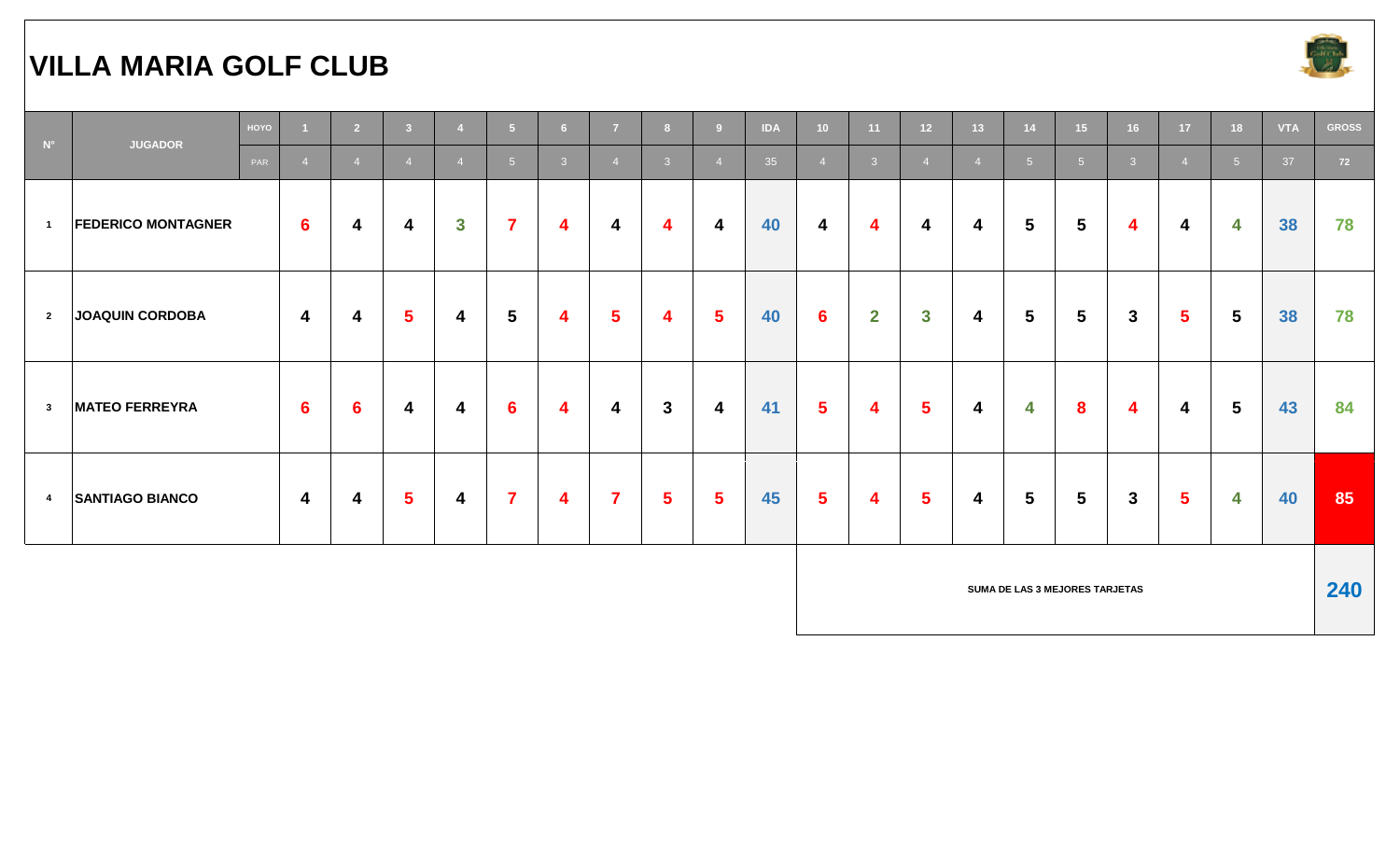# **EVERTON CLUB MOLDES GOLF**



| $N^{\circ}$             | <b>JUGADOR</b>            | HOYO |                 | $\overline{2}$  | $\overline{\mathbf{3}}$ | $\overline{4}$ | 5 <sub>1</sub>  | 6 <sup>1</sup> | $\overline{7}$ | 8 <sup>1</sup> | <b>C</b>                | <b>IDA</b> | 10 <sub>1</sub> | 11             | 12 <sub>2</sub> | 13 <sup>°</sup> | 14                             | 15              | 16             | 17             | 18              | <b>VTA</b> | <b>GROSS</b> |
|-------------------------|---------------------------|------|-----------------|-----------------|-------------------------|----------------|-----------------|----------------|----------------|----------------|-------------------------|------------|-----------------|----------------|-----------------|-----------------|--------------------------------|-----------------|----------------|----------------|-----------------|------------|--------------|
|                         |                           | PAR  |                 | $\overline{4}$  | $\overline{4}$          | $\overline{4}$ | 5 <sup>1</sup>  | $\mathbf{3}$   |                | 3 <sup>°</sup> |                         | 35         | $\overline{4}$  | 3 <sup>°</sup> | $\overline{4}$  |                 | 5 <sup>1</sup>                 | -5              | $\overline{3}$ | $\overline{4}$ | 5 <sup>5</sup>  | 37         | 72           |
| $\overline{1}$          | <b>FRANCISCO CORDARA</b>  |      | $\mathbf{3}$    | $5\phantom{1}$  | $5\phantom{1}$          | $5\phantom{1}$ | $6\phantom{1}6$ | 4              | 4              | 4              | $\overline{\mathbf{5}}$ | 41         | $5\phantom{1}$  | $\mathbf{3}$   | $5\phantom{1}$  | 4               | $5\phantom{1}$                 | $6\phantom{1}6$ | 4              | $5\phantom{1}$ | 4               | 41         | 82           |
| $\overline{2}$          | <b>CRISTIAN P. ANGELI</b> |      | $6\phantom{1}6$ | 4               | 6                       | $\mathbf{3}$   | $\overline{7}$  | 4              | $\mathbf{3}$   | 4              | $5\phantom{.0}$         | 42         | $5\phantom{1}$  | $\mathbf{3}$   | 4               | 4               | $\overline{\mathbf{7}}$        | $6\phantom{1}$  | 3              | 4              | $5\phantom{1}$  | 41         | 83           |
| $\overline{\mathbf{3}}$ | <b>CLAUDIO LEMME</b>      |      | $\overline{4}$  | $\overline{7}$  | $5\phantom{1}$          | 4              | 4               | 4              | $6\phantom{1}$ | $5\phantom{1}$ | $\overline{\mathbf{4}}$ | 43         | 4               | $\mathbf{3}$   | $\mathbf{3}$    | $5\phantom{1}$  | 4                              | $6\phantom{1}6$ | 4              | 4              | $5\phantom{1}$  | 38         | 81           |
| $\overline{4}$          | <b>MARTIN A. MINARDI</b>  |      | $\mathbf{3}$    | $5\overline{)}$ | $\boldsymbol{4}$        | 4              | $6\phantom{1}6$ | $5\phantom{1}$ | 4              | 4              | $\overline{\mathbf{4}}$ | 39         | $6\phantom{1}$  | 4              | $\overline{7}$  | $5\overline{)}$ | 8                              | 4               | 4              | 4              | $5\phantom{.0}$ | 47         | 86           |
|                         |                           |      |                 |                 |                         |                |                 |                |                |                |                         |            |                 |                |                 |                 | SUMA DE LAS 3 MEJORES TARJETAS |                 |                |                |                 |            | 246          |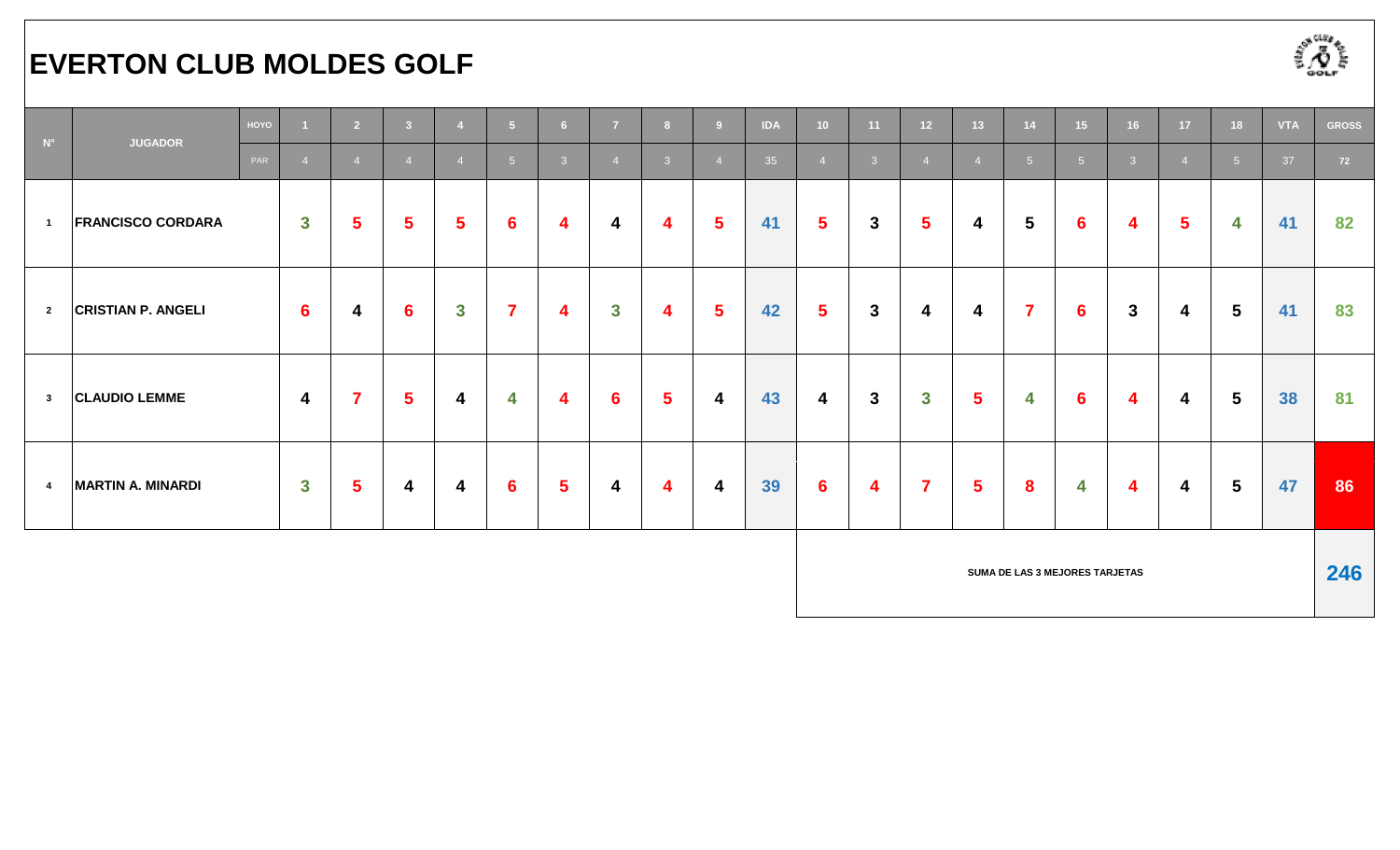### **LA CUMBRE GOLF CLUB**



| $N^{\circ}$             |                       | HOYO |                         | $\overline{2}$ | $\overline{\mathbf{3}}$ | $\overline{4}$          | 5 <sup>1</sup>  | 6 <sup>1</sup> | $\overline{7}$          | 8 <sup>1</sup> | -9              | <b>IDA</b> | 10 <sub>1</sub>         | 11             | 12 <sup>°</sup>  | 13 <sup>°</sup> | 14                             | 15              | 16               | 17             | 18              | <b>VTA</b> | <b>GROSS</b> |
|-------------------------|-----------------------|------|-------------------------|----------------|-------------------------|-------------------------|-----------------|----------------|-------------------------|----------------|-----------------|------------|-------------------------|----------------|------------------|-----------------|--------------------------------|-----------------|------------------|----------------|-----------------|------------|--------------|
|                         | <b>JUGADOR</b>        | PAR  |                         | $\overline{4}$ | $\overline{A}$          | $\overline{4}$          | 5 <sup>5</sup>  | 3 <sup>°</sup> | $\overline{4}$          | 3 <sup>°</sup> |                 | 35         | $\overline{4}$          | 3 <sup>2</sup> | $\overline{4}$   | $\overline{4}$  | 5 <sup>5</sup>                 | $5\overline{5}$ | $\overline{3}$   | $\overline{4}$ | 5 <sup>1</sup>  | 37         | 72           |
| $\overline{1}$          | <b>AGUSTIN TADEO</b>  |      | $\overline{\mathbf{4}}$ | 4              | $6\phantom{1}6$         | $\overline{7}$          | 4               | 4              | 5 <sup>5</sup>          | $\mathbf{3}$   | $6\phantom{1}6$ | 43         | 4                       | $\mathbf{3}$   | $\boldsymbol{3}$ | $6\phantom{1}$  | 6                              | 9               | 6                | $5\phantom{1}$ | 6               | 48         | 91           |
| $\overline{2}$          | <b>MATIAS BACCOLA</b> |      | $\overline{\mathbf{4}}$ | 4              | $5\phantom{a}$          | 4                       | 4               | $\mathbf{3}$   | $5\phantom{1}$          | 4              | 4               | 37         | $5\phantom{1}$          | $\mathbf{3}$   | 4                | 5               | 4                              | 4               | $\mathbf{3}$     | 4              | $5\phantom{.0}$ | 37         | 74           |
| $\overline{\mathbf{3}}$ | NAHUEL BARRERA        |      | $\overline{7}$          | $5\phantom{1}$ | $5\phantom{1}$          | $\overline{\mathbf{4}}$ | 4               | 4              | $\mathbf{3}$            | $\mathbf{3}$   | $6\phantom{1}6$ | 41         | $\overline{\mathbf{4}}$ | $\mathbf{3}$   | $\mathbf{3}$     | 5               | 4                              | $5\phantom{.0}$ | $\boldsymbol{4}$ | 4              | $5\phantom{.0}$ | 37         | 78           |
| $\overline{4}$          | <b>PAULO BARRERA</b>  |      | $5\overline{5}$         | 4              | $\mathbf{3}$            | 5 <sup>5</sup>          | $6\phantom{1}6$ | 4              | $\overline{\mathbf{4}}$ | 4              | $\mathbf{3}$    | 38         | $5\phantom{1}$          | 4              | $5\phantom{1}$   | 4               | 8                              | $5\phantom{.0}$ | $\boldsymbol{4}$ | $5\phantom{1}$ | $\mathbf{3}$    | 43         | 81           |
|                         |                       |      |                         |                |                         |                         |                 |                |                         |                |                 |            |                         |                |                  |                 | SUMA DE LAS 3 MEJORES TARJETAS |                 |                  |                |                 |            | 233          |